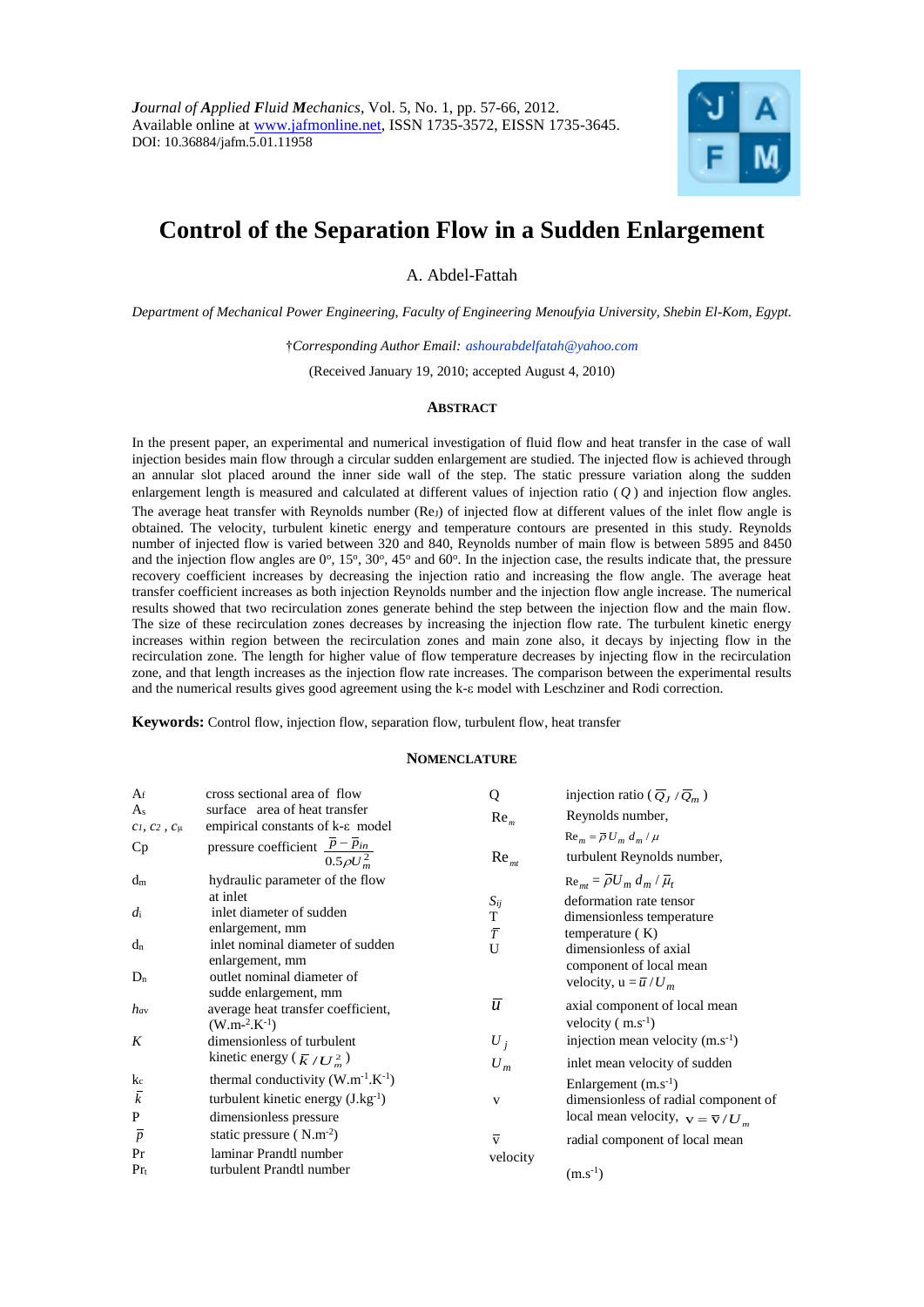| r, z                 | cylindrical coordinates                | σε                | model constant |
|----------------------|----------------------------------------|-------------------|----------------|
|                      |                                        | $\sigma_{\kappa}$ | model constant |
| <b>Greek Symbols</b> |                                        |                   |                |
|                      | dimensionless of dissipation rate of k | <b>Subscripts</b> |                |

|                     | $\epsilon = \bar{\varepsilon} d_m/U_m^3$       |
|---------------------|------------------------------------------------|
| $\bar{\varepsilon}$ | dissipation rate of $k$ ( J.kg <sup>-1</sup> ) |

 $\mu$  dynamic viscosity (kg.m<sup>-1</sup>.s<sup>-1</sup>)

 $\overline{\rho}$  density( Kg.m<sup>-3</sup>)

# **1. INTRODUCTION**

The mixing flow between injected annular flow and main flow inside the chamber are important for many engineering applications, for example fuel and air mixing in gas turbine engine combustor system. This flow is interesting in increasing the efficiency and performance of combustor chamber. A number of investigations had studied facing step flow. Yilmaz and Öztop (2006) studied numerically the turbulent forced heat transfer for double forward facing step flow. They used commercial FLUENT to illustrate the effect of step heights, step lengths and Reynolds numbers on the heat transfer and fluid flow. Their results showed that, the second step can be used as a control device for both heat transfer and fluid flow. A steady–state heat transfer for two dimensional laminar, incompressible, plane wall jet over a back ward –facing step was carried out by Kanna and Das (2006). They studied the effect of Reynolds number, Prandtl number and step geometry on the heat transfer characteristics. Their results indicated that, when Reynolds number increases, the isotherms are deflected toward the recirculation region and are concentrated near the wall. Also, when Reynolds number increases, local Nusselt numbers along the bottom wall increases to a peak value and is asymptotically reduced in the downstream direction. Seo and Parameswaran (2002) studied numerically the steady and unsteady flow through a back ward facing step. They used the standard k-ε model with standard wall functions to compute the buoyancy flow for various values of the Richardson number. Their results showed that, for the flow over the back ward- facing step, buoyancy –driven vortex shedding has been noticed only in the turbulent flow when Richardson number increases to the a critical value. The control of the isothermal turbulent flow within a rearward- facing step combustor using countercurrent shear was studied experimentally by Forliti and Strykowoski (2005). Their results indicated that the use of suction based counter flow has essentially to separate mechanisms for achieving shear flow control. First counter flow has an effect of increasing the natural reverse flow, caused by the sudden expansion of the step. The second mechanism employed using the counter flow is the modification of the shear layer near the expansion plane. Manca *et al.* (2003) studied numerically the effect of heated wall position on the mixed convection in a channel with an open cavity. Their results are reported in the terms of streamlines, isotherms, wall temperature, and the velocity profiles in the cavity for a Richardson number of 0.1 and a Reynolds number equal to 100 and 1000. Their results showed that the maximum temperature values decrease as Reynolds number and Richardson number increase. The effect of the ratio between the channel and cavity heights is

**Subscripts** dimension av average in inlet

i injection

found to play a significant role on streamline and isotherm patterns for different heating configurations. The temperature distribution of an optical fiber traversing through a chemical vapor deposition reactor was obtained numerically by Iwanik and Chiu (2003). They indicated that, draw speed significantly affects fiber temperature inside the reactor, with temperature changed over 50% observed under the conditions studied.

Dianat *et al.* (2006) studied the highly turbulence flow inside gas–turbine combustors. In their study, they used the large eddy simulation (LES) of scalar mixing in a coaxial confined jet. Active control of turbulent separated flows over slanted surfaces was the objective of the study of Brunn and Nitsche (2006). They used the simple half diffuser configuration to demonstrate the receptivity of actuator perturbations in a quasi- two dimensional separated shear layer in terms of frequency spectra of velocity fluctuations measured.

An experimental study of pressure and velocity fields arising during normal injection of a radial slot into ducted flow is carried out by Terekhov and Mshvidobadze (2005). Their results showed that negative static pressure, whose value as it was expected increases with rise in the flow rate of the fan jet. Palm *et al.* (2006) studied experimentally and numerically the inflow conditions for a gas turbine swirl combustor. They indicated in their results that the axial velocity becomes increasingly asymmetric with the increase of swirl intensity. The velocity increases from the inside to outside of the annular flow corresponding to an intensified radial movement towards the outer wall due to imposed swirl.

The effect of velocity ratio on the turbulent mixing of confined co-axial jets was examined by Ahmed and Sharma (2000). Mean velocity, streamwise and turbulence intensity distributions at different streamwise locations were obtained using laser Doppler velocimeter (LDV) for different values of velocity ratios. Their results indicated that mixing process in confined jets depends strongly not only on the velocity ratio, but also on the interaction between the boundary layer, mixing layer and the main flow, particularly when the area ratio is small. The experimental study of buoyancy opposed wall jet flow was carried out by He *et al.* (2002). They measured the local velocity, turbulence intensities and temperature using Laser Doppler anemometry (LDA) and Thermocouples, in the flow field produced by a buoyancy-opposed wall jet discharging into a slowly moving counter- current stream in a vertical section of plane geometry. Their results showed that as the Richardson number is increased, the influence of buoyancy opposing the flow had the effect on the downward penetration of the jet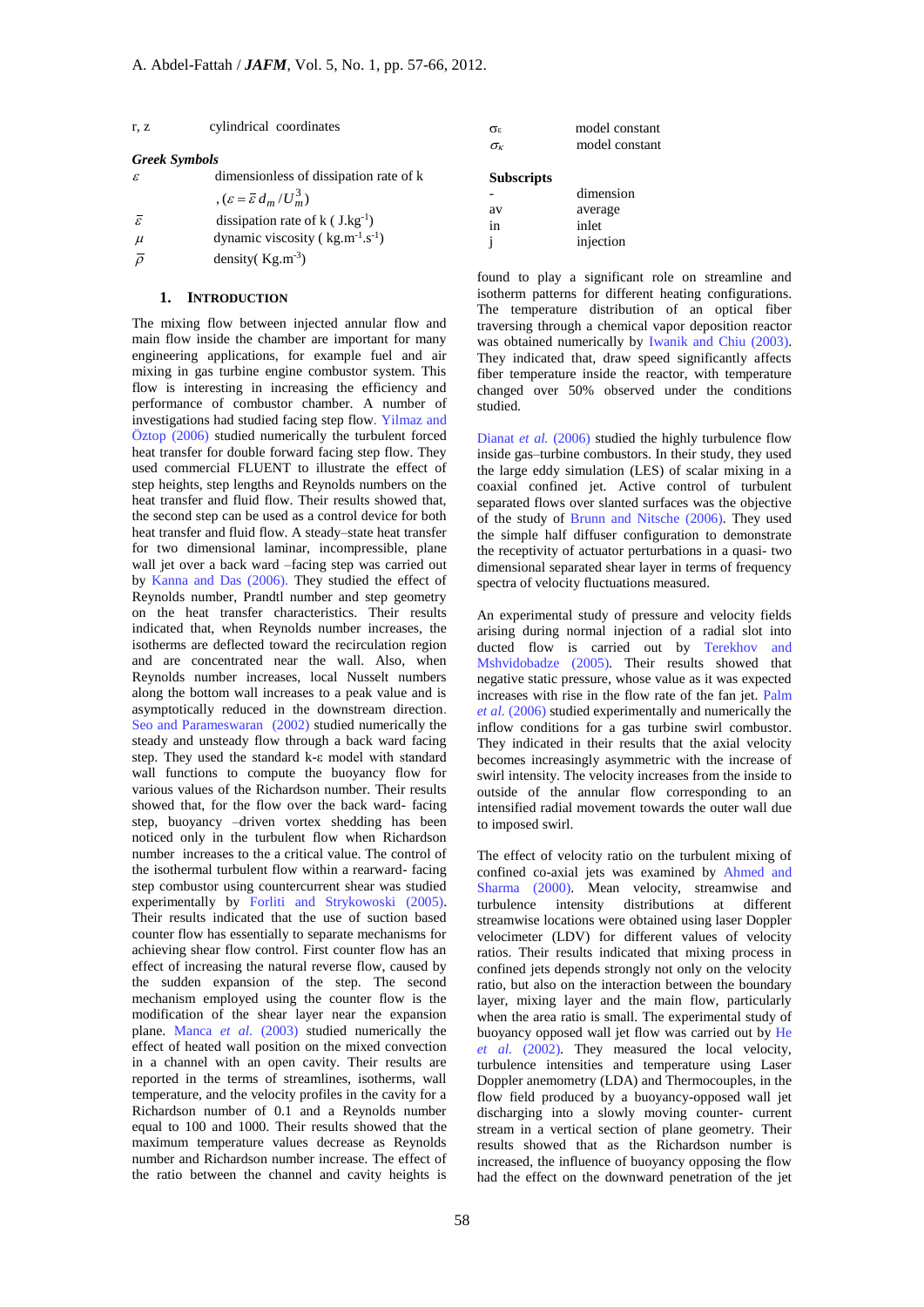and its lateral spread. The turbulent impinging twin–jet flow was studied experimentally and numerically by Abdel-Fattah (2007). His results showed that the sub atmospheric region occurs on the impingement plate. It increases strongly by increasing Reynolds number and decreases as the jet angle and/or a nozzle to plate spacing increases. The spreading of jet decreases by increasing nozzle to plate spacing. The intensity of recirculation zone between two jets decreases by increasing nozzle to plate spacing and jet angle. The increase of turbulence kinetic energy occurs within high gradient velocity.

The flow and thermal fields in a turbulent jet. impinging on a flat plate at an angle of incidence, has been studied numerically by Abdel-Fattah and Abd El-Baky (2009**)**. The plate has a constant heat flux that transfers to the jet fluid and causes a temperature gradient in fluid. Computations were carried out with k- $\epsilon$  and  $v'^2$  -f turbulence models. The flow characteristics were studied by changing plate inclination as  $(0^0 \le \theta)$  $\leq$  45<sup>0</sup>), the distance between the nozzle exit and plate within  $2 \leq H/b \leq 12$ , and the Reynolds number in the range  $2500 \leq Re \leq 12000$ . Their results showed that the location of the maximum heat transfer was affected by the angle of inclination. The location of the maximum heat transfer shifts towards the up hill side of the plate by increasing the inclination angle. The value of the maximum Nusselt number increases with increasing nozzle to plate spacing. The pressure coefficient increases as the distance between the nozzle and the plate decreases.

The present paper concerns an experimental and numerical study for steady and turbulent flow in sudden enlargement with injection flow. The pressure recovery coefficient and the heat transfer characteristics are investigated by changing the injection flow angle and injection Reynolds number. Also, numerically, the velocity vector fields, velocities, turbulent kinetic energy and temperature contours at different injection flow rate and constant injection flow angle ( $\theta = 0^{\circ}$ ) are presented in this work.

# **2. EXPERIMENTAL SETUP AND MEASURING METHODS**

To carry out the experimental work, apparatus shown in Fig.1a is designed. The test rig consists of two centrifugal pumps, one for main flow and other for injected flow rate, pipeline connection, test section, injection system, supply tank and measuring devices (U-tube differential manometers and thermocouples). The test section is a circular sudden enlargement with 9 area ratios, made of commercial steel pipe with inlet nominal diameter  $25.4 \, \text{mm}$  (1") and outlet nominal diameter  $76.2$  mm  $(3'')$  and length 150 cm. 23 pressure taps of diameter (1 mm) and 12 thermocouples are distributed along the test section for static pressure and temperature measurement, respectively.

The injection system shown in (Figs. 1b and 1c) contains the chamber which provides the rectangular slots with different angles to inject hot water. The

dimensions of rectangular slot jet are 15 mm x 2 mm. The required operating flow rate is adjusted using the injected flow pump and control valves. The volume flow rate for main and injection flow rates are measured by the orifice meter which is previously calibrated by collecting tank method.

The static pressure distribution, wall temperature distribution and outlet temperatures are measured. The pressure recovery coefficient is calculated using following equation:



**Fig.1a.** Schematic layout of apparatus





Fig. 1b. Flow guide for injection system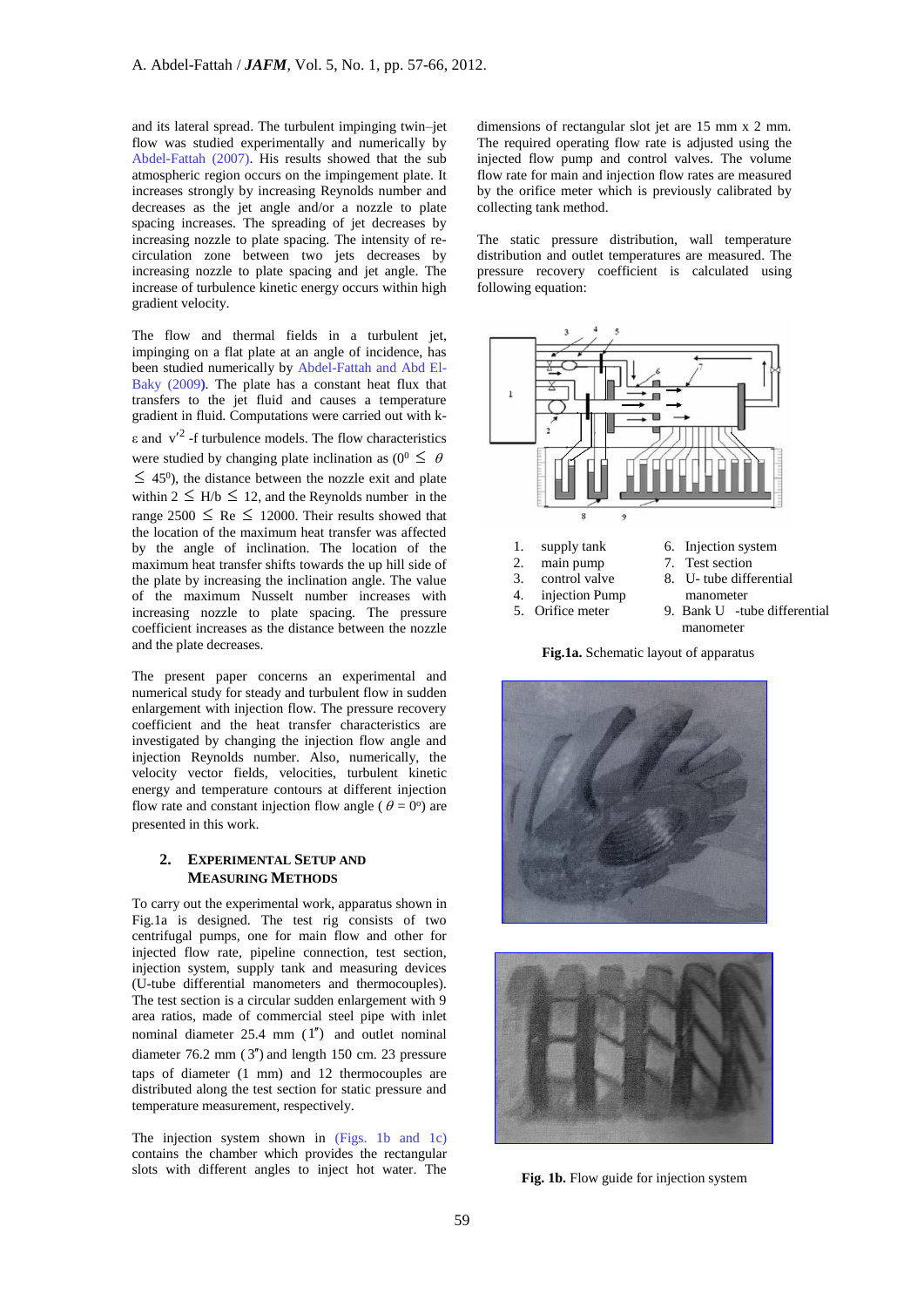

**Fig.1c.** The injection system

The static pressure distribution, wall temperature distribution and outlet temperatures are measured. The pressure recovery coefficient is calculated using the equation:

$$
C_P = \frac{\overline{P} - \overline{P}_{in}}{0.5 \rho U_m^2}
$$
 (1)

where U<sub>m</sub> is the inlet mean velocity,  $\bar{p}$  is the measured pressure and  $\bar{p}_{in}$  is the measured pressure at inlet. The total net heat flow, q, can be expressed in terms of bulktemperature difference by

$$
\overline{q} = m c_{\rm p} (\overline{T}_{b_{in}} - \overline{T}_{b_{out}})
$$
 (2)

where  $T_{b_{in}}$  is the entrance mean bulk temperature and

 $T_{b_{out}}$  is the exit mean bulk temperature,  $c_p$  is the

specific heat of fluid and *m* mass flow rate, calculated as:

$$
m = \rho A_f U_m \tag{3}
$$

The net heat flow,  $\overline{q}$ , can be also expressed as:

$$
\overline{q} = h_{\text{av}} A_S (\overline{T}_{b_{\text{av}}} - \overline{T}_{W_{\text{av}}}) \tag{4}
$$

Then, the average heat transfer coefficient hav is evaluated from the equation:

$$
h_{av} = \frac{\overline{q}}{A_s(\overline{T}_{b_{av}} - \overline{T}_{W_{av}})}
$$
\n(5)

where  $\overline{T}_{b_{av}}$  is the fluid mean bulk temperature and  $T_{W_{av}}$  is the wall mean temperature. The following equations are used in calculating these temperatures.

$$
\overline{T}_{b_{\text{av}}} = \frac{(\overline{T}_{b_{\text{in}}} + \overline{T}_{b_{\text{out}}})}{2} \tag{6}
$$

$$
\overline{T}_{w_{\text{av}}} = \sum_{i=1}^{i=N} \overline{T}_i / N \tag{7}
$$

where  $T_i$  is the measured temperature and N is the number of measured values. Then, Nusselt number, Nu, is calculated, based on the hydraulic diameter, as follows:

$$
Nu = \frac{h_{av}D}{k_c}
$$
 (8)

where  $k_c$  is the thermal conductivity

# **3. MATHEMATICAL MODELS**

For solving the problem at zero inlet flow angle, the flow is considered two dimensional, steady, turbulent and incompressible fluid flow with no heat dissipation. The physical model used in this study is shown in Fig. 1a.

Based on the characteristics scales of  $d_m$  and  $U_m$ , the

dimensionless variables are defined as follows.

$$
r = \frac{\overline{r}}{d_m}, \quad z = \frac{\overline{z}}{d_m}, \quad k = \frac{k}{U_m^2}, \quad u = \frac{\overline{u}}{U_m}, \quad v = \frac{\overline{v}}{U_m}, \quad p
$$
\n
$$
= \frac{\overline{p}}{0.5 \rho U_m^2}, \quad T = \frac{(\overline{r} - \overline{r}_w)}{(\overline{r}_m - \overline{r}_w)}, \quad \varepsilon = \frac{\overline{\varepsilon} d_m}{U_m^3}, \quad \mu_t = \frac{\overline{\mu}_t}{\mu}, \quad \rho = \frac{\overline{\rho}}{\rho_i},
$$
\n
$$
Nu = \frac{h_{av} d_m}{k_c}
$$

Here the over bar represents the dimensional quantities. According to the above assumptions and dimensionless variables, the dimensionless governing equations are expressed as the follows:

Continuity equation

$$
\frac{1}{r} \left( \frac{\partial n}{\partial z} + \frac{\partial r v}{\partial r} \right) = 0 \tag{9}
$$

Axial momentum equation

$$
u \frac{\partial u}{\partial z} + v \frac{\partial u}{\partial r} = -\frac{\partial p}{\partial z} + \frac{\partial}{\partial z} \left[ \left( \frac{1}{Re} + \frac{1}{Re_t} \right) \frac{\partial u}{\partial z} \right] + \frac{1}{r} \frac{\partial}{\partial r}
$$
  

$$
\left[ r \left( \frac{1}{Re} + \frac{1}{Re_t} \right) \frac{\partial u}{\partial r} \right] + \frac{\partial}{\partial z} \left( \frac{1}{Re_t} \frac{\partial u}{\partial z} \right) + \frac{1}{r} \frac{\partial}{\partial r} \left( \frac{r}{Re_t} \frac{\partial v}{\partial z} \right)
$$
 (3)

Radial momentum equation:

$$
v \frac{\partial u}{\partial z} + v \frac{\partial v}{\partial r} = -\frac{\partial p}{\partial r} + \frac{\partial}{\partial z} \left[ \left( \frac{1}{Re} + \frac{1}{Re_t} \right) \frac{\partial v}{\partial z} \right] +
$$
  

$$
\frac{1}{r} \frac{\partial}{\partial r} \left[ r \left( \frac{1}{Re} + \frac{1}{Re_t} \right) \frac{\partial v}{\partial r} \right] + \frac{\partial}{\partial z} \left( \frac{1}{Re_t} \frac{\partial v}{\partial z} \right) +
$$
  

$$
\frac{1}{r} \frac{\partial}{\partial r} \left( \frac{r}{Re_t} \frac{\partial v}{\partial r} \right) - \left( \frac{1}{Re} + \frac{1}{Re_t} \right) \frac{2v}{r^2}
$$
 (11)

Energy equation

$$
u \frac{\partial T}{\partial z} + v \frac{\partial T}{\partial r} = \frac{\partial}{\partial z} \left[ \left( \frac{1}{\text{Re Pr}} + \frac{1}{\text{Re}_r} \frac{\partial T}{\partial z} \right) \frac{\partial T}{\partial z} \right]
$$
  
+  $\frac{1}{r} \frac{\partial}{\partial r} \left[ r \left( \frac{1}{\text{Re Pr}} + \frac{1}{\text{Re}_r} \frac{\partial T}{\partial r} \right) \frac{\partial T}{\partial r} \right]$  (12)

The dimensionless equations for standard k- ε model are written as:

$$
u\frac{\partial k}{\partial z} + v\frac{\partial k}{\partial r} = \frac{\partial}{\partial z} \left[ \left( \frac{1}{Re} + \frac{1}{\sigma_k Re_t} \right) \frac{\partial k}{\partial z} \right] + \frac{1}{r} \frac{\partial}{\partial r}
$$
(13)

$$
\left[ r \left( \frac{1}{\text{Re}} + \frac{1}{\sigma_k \text{ Re}_t} \right) \frac{\partial k}{\partial r} \right] + G - \varepsilon
$$
\n
$$
u \frac{\partial \varepsilon}{\partial z} + v \frac{\partial \varepsilon}{\partial r} = \frac{\partial}{\partial z} \left[ \left( \frac{1}{\text{Re}} + \frac{1}{\sigma_\varepsilon \text{ Re}_t} \right) \frac{\partial \varepsilon}{\partial z} \right] + \frac{1}{r} \frac{\partial}{\partial r}
$$
\n
$$
\left[ r \left( \frac{1}{\text{Re}} + \frac{1}{\sigma_\varepsilon \text{ Re}_t} \right) \frac{\partial \varepsilon}{\partial r} \right] + c_1 \frac{\varepsilon}{k} G - c_2 \frac{\varepsilon^2}{k}
$$
\n(14)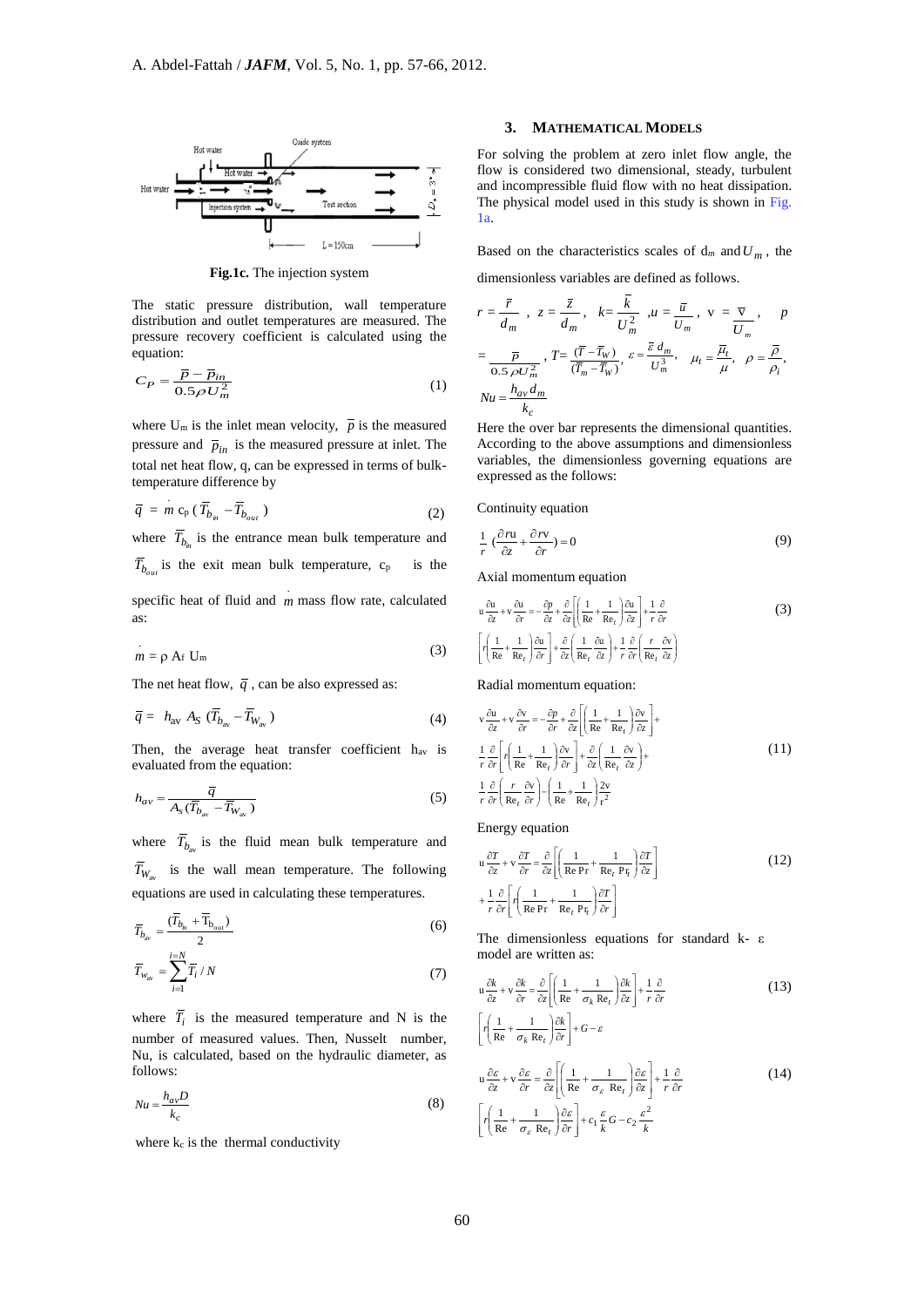Here G is the rate of production of turbulent kinetic energy and is given by:

$$
G = \frac{2S^2}{Re_t} \tag{15}
$$

and

$$
S^{2} = \frac{1}{2} \left[ \left( \frac{\partial u}{\partial r} + \frac{\partial v}{\partial z} \right)^{2} + 2 \left( \frac{\partial v}{\partial r} \right)^{2} + 2 \left( \frac{v}{r} \right)^{2} + 2 \left( \frac{\partial u}{\partial z} \right)^{2} \right]
$$
(16)

The values of the model constants are taken as reported by Leschziner and Rodi (1981), as follows:

$$
c_1 = 1.44
$$
,  $c_2 = 1.92$ ,  $c_\mu = 0.09$ ,  $\sigma_k = 1$  and  $\sigma_\epsilon = 1.3$ 

Leschziner and Rodi ( 1981) incorporated the effects of stream line curvature on  $c_{\mu}$  in the form.

$$
c_{\mu} = Max \left\{ 0.025 \frac{0.09}{\left[ 1 + 0.57 \frac{k^2}{\varepsilon^2} \left( \frac{\partial V_{tot}}{\partial n} + \frac{V_{tot}}{R_c} \right) \frac{V_{tot}}{R_c} \right] } \right\}
$$
(17)

The curvature radius is calculated from:

$$
\frac{1}{R_c} = \frac{uv\left(\frac{\partial v}{\partial r} - \frac{\partial u}{\partial z}\right) + u^2 \frac{\partial v}{\partial z} - v^2 \frac{\partial u}{\partial r}}{\left(u^2 + v^2\right)^{1.5}}
$$
(18)

The dimensionless form of dissipation equation for renormalization group model by Forliti and Strykowski (2005) is written as:

$$
u \frac{\partial \varepsilon}{\partial z} + v \frac{\partial \varepsilon}{\partial r} = \frac{1}{r} \frac{\partial}{\partial r} \left[ r \left( \frac{1}{Re} + \frac{1}{\sigma_{\varepsilon} Re_{r}} \right) \frac{\partial \varepsilon}{\partial r} \right] + \frac{\partial}{\partial z}
$$
  
\n
$$
\left[ \left( \frac{1}{Re} + \frac{1}{\sigma_{\varepsilon} Re_{r}} \right) \frac{\partial \varepsilon}{\partial z} \right] + \frac{\varepsilon}{k} \left( c_{1} - \frac{\eta \left( 1 - \frac{\eta}{\eta_{0}} \right)}{1 + \beta \eta^{3}} \right) G - c_{2} \frac{\varepsilon^{2}}{k}
$$
\n(19)

where  $\eta = \frac{k}{2s^2}$  $\eta = \frac{\kappa}{\varepsilon}$ 

The values of the model constants are taken as:

$$
c_{\mu} = 0.085 c_1 = 1.44, c_2 = 1.68, \sigma_k = 0.719,
$$
  

$$
\sigma_{\varepsilon} = 0.719, \eta_0 = 4.38 \text{ and } \beta = 0.012
$$

Here the dimensionless eddy viscosity  $\mu_t$  is given by the relation

$$
\mu_t = c_\mu R_e \frac{\rho k^2}{\varepsilon}
$$

The computational domain boundaries are shown in Fig. 2. The boundary conditions for the above set of governing equations are as follows:

# **a) Inlet Boundary**

- At (a-b) and (e-f), the uniform velocity profiles and temperature are given by:  $v = v_j \sin \theta$ ,  $u = u_j$  $cos \theta$  *and*  $T = T_j$
- At (c-d), the uniform velocity profiles and turbulent kinetic energy dissipation rate are i.e.,  $u = 1$ , v

$$
= 0
$$
,  $T = 1$ ,  $k = 0.01$  and  $\varepsilon = \frac{c_{\mu}k^{1.5}}{0.1}$ 

## **b) Wall Boundary**

- At (b-c, d-e, f-g and h-a), the no slip boundary condition is imposed, and the wall function suggested by Launder and Spalding (1974) is used:  $u = v = 0$  *and*  $T = 0$ .

#### **c) Exit Boundary**

- At (g-h), a zero gradient condition is used for the outlet boundary. Although this boundary condition is strictly valid only when flow is fully developed, it is also permissible for sufficient downstream from the region of interest, i.e,

$$
\frac{\partial \phi}{\partial \overline{z}} = 0 \text{ and } \phi \text{ is one of the variables } u, v, T, k \text{ and } \varepsilon
$$



#### **4. SOLUTION PROCEDURE**

The mathematical models described above consist of a set of differential equations subject to appropriate boundary conditions. To provide the algebraic form of the governing equations, a fully staggered grid system was adopted for the velocity components and the scalar variables. These equations were discretized using a control volume finite difference method (CVFDM). The numerical solution in the present work is accomplished using Semi- Implicit Method for Pressure Linked Equation (SIMPLE) utilized by Patankar (1980). The velocity components u is calculated at the east and west faces of the main control volumes from the solution of the axial momentum equation. Similarly, the velocity component v at the north and south faces is calculated. When the pressure correction equation is solved, the velocity and the pressure fields are corrected. To complete iteration, the energy equation and the turbulent kinetic energy and energy dissipation rate are solved successively. The discretized equations were solved by the line by line procedure, which is a combination of Gauss- Seidel and tridiagonal matrix algorithm in the stream wise direction. The tridiagonal matrix algorithm (TDMA) was used to solve a set of discretized equation in the cross–equations in the cross– stream direction. Relaxation factors were used to promote smooth convergence of the discretized equations. The relaxation factors were 0.5, 0.5, 0.5, 0.8, 0.85 and 0.85 for u, v,  $p'$ , T, k and  $\varepsilon$ , respectively. The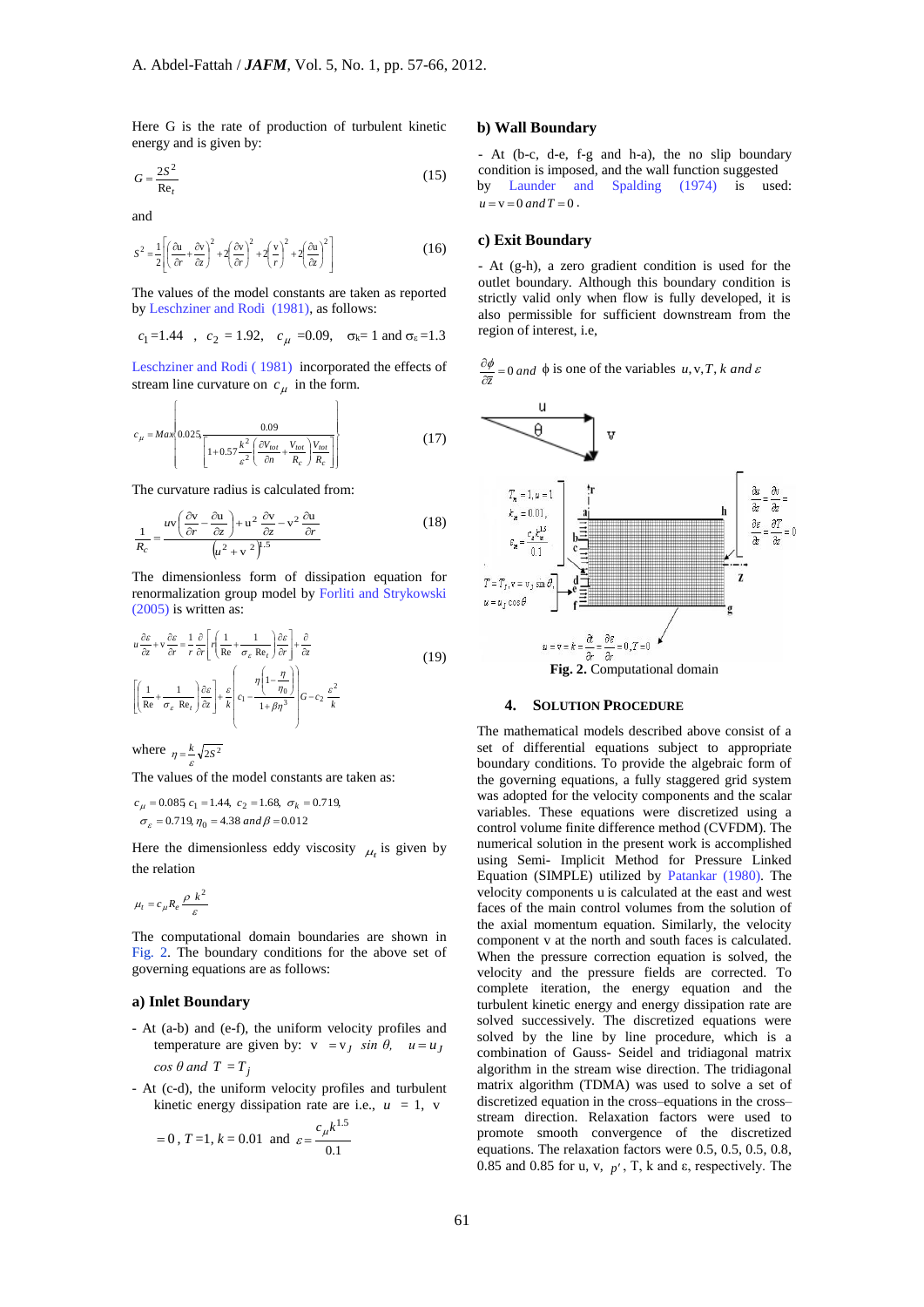turbulent viscosity was under relaxed at a value of 0.85. The converged criterion in this study was based on the successive changes in variables. All field variables were monitored, and the following condition was used to declare convergence:

$$
MAX \left| \frac{\phi_{i,j}^n - \phi_{i,j}^{n-1}}{\phi_{i,j}^n} \right| \le 10^{-4}
$$
 (20)

In addition, the ratio of the difference between the inlet mass flow rate and the outlet mass flow rate to the inlet mass flow rate was also examined. Convergence was declared if the relative mass imbalance less than 10-3 and Eq. (20) were satisfied simultaneously. After the convergence the flow at this time step**,** the entire variables are taken as the initial condition for the new time step. To verify the algorithm, numerical tests were performed to ensure that the solution was grid independent. The grid points are distributed uniformly over the computational domain. A 155 x 41 grid points were placed in the computational domain in Fig. 2. Results at a grid independent study are shown in Fig. 3a. The effect of the turbulence models on the pressure recovery coefficient is shown in Fig. 3b.



**Fig. 3a.** Effect of grid refinement on the pressure recovery coefficient



**Fig. 3b.** Effect of turbulence model on the pressure recovery coefficient

#### **5. RESULTS AND DISCUSSION**

## **5.1 Velocities Contours**

A representative selection of axial velocity contours using the numerical results  $(\overline{u}/U_m)$  for different values of flow injection ratio at injection angle ( $\theta = 0^{\circ}$ ) are shown in Fig. 4. From Fig. 4a, for the flow without injection flow, it can be seen that the velocity concentrates at chamber center and decreases in the

radial direction. It also decays in down stream direction. This is because the main flow becomes more spreader as it comes far from inlet section. The main flow becomes more concentrated by injecting flow in recirculation zone. This flow concentration extends in downstream direction by increasing the injection flow rate (Figs. 4a to 4d). For the same injection flow rate, as the main flow rate decreases, the flow becomes more concentrated at chamber center and the recirculation zone between the main flow and the injection flow becomes clearer (Fig. 4e).

The profiles of the radial velocity contours ( $\overline{v}/U_m$ ) are shown in Fig. 5. From this figure, it can be seen that the intensity of secondary flow in recirculation region decreases by increasing the injection flow rate. This is due to the injection of the axial flow in the recirculation zone behind the step at the inlet. The recirculation zone decreases at higher value of injection flow rate for constant value of injection flow rate and small value of the main flow (Fig. 5e)



**Fig. 4.** Axial velocity contours ( $\overline{u}/U_m$ ) at injection flow angle  $(\theta = 0^{\circ})$  using the k- $\varepsilon$  model with Leschziner and Rodi correction for different injection ratio, Q, and Rem.

# **5.2 Turbulent Kinetic Energy Contours**

The turbulent kinetic energy contours  $(k / U_m^2)$ obtained numerically for  $Re<sub>m</sub> = 8450$  using the k- $\epsilon$ model with Leschziner and Rodi correction (1981), are shown in Fig. 6. From Fig. 6a, corresponding to the case for the flow in a sudden enlargement without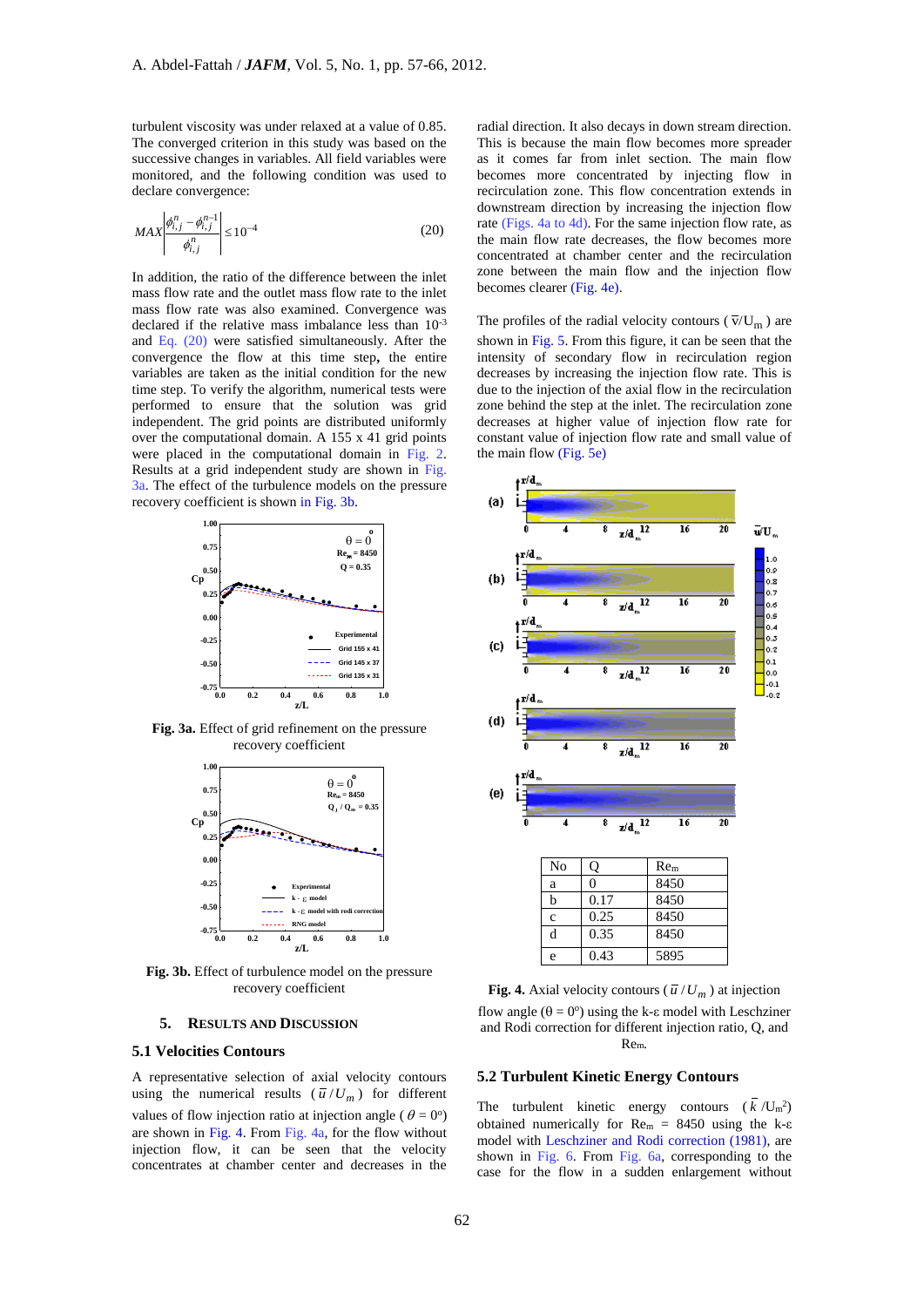injection, it can be noticed that an increase in turbulent kinetic energy



**Fig.5.** Radial velocity contours ( $\overline{v}/U_m$ ) at injection flow angle  $(\theta = 0^{\circ})$  using the k- $\varepsilon$  model with Leschziner and Rodi correction (1981) for different injection ratio, Q, and Rem.

happens within regions between the recirculation zones and main zones. This is due to the big velocity gradient in these regions. This turbulent kinetic energy decays by injecting flow in the recirculation zone.

This is due to small velocity gradient in those regions (Figs 6b and 6d). As the injection ratio increases at constant injection angle ( $\theta = 0^{\circ}$ ) and constant main flow rate, the turbulent kinetic energy decreases but the length of higher turbulent kinetic energy increases. This is due to the increase of the size of mixing zone between the main flow and injection zone. The increment of turbulent kinetic energy in that regions decreases by increasing the injection flow rate. This is due to the decrease of the velocity gradient between the injection flow and the main flow leading consequently to a reduction of the flow turbulence. The turbulence of the flow is seen to decrease with the main flow rate for the case of constant injection flow rate (Fig. 6e).

#### **5.3 Temperature Contours**

A representative selection of the temperature contours

 $(T_m - T_W)$  $\frac{(T - T_W)}{T}$  for Re<sub>m</sub> = 8450, using the k-ε model with

Leschziner and Rodi correction (1981) is shown in Fig. 7. From this figure, in case without injection flow in recirculation zone of sudden enlargement, it is seen that flow temperature is high at the initial zone of the pipe and decreases at down stream direction. Also, it can be seen that the flow temperature in the recirculation zone is smaller than the flow temperature at the pipe center.



**Fig. 6.** Turbulent kinetic energy contours

 $(\bar{k}/U_m^2)$  at injection flow angle  $(\theta = 0^{\circ})$  using the k- $\varepsilon$ model with Leschziner and Rodi correction (1981) for different injection ratio, Q, and Rem.

This is due to the secondary flow and heat transfer increase which lead to the heat rejection increase and consequently to a decrease of the temperature with downstream direction, ( Fig. 7a). By injecting hot fluid in recirculation zone at same temperature of main flow, the intensity of secondary flow decreases and the flow temperature in recirculation zones is higher than the flow temperature for the case without injection. This is due to the decrease of the flow turbulence in this zone then the heat rejection decreases consequently the temperature increases in that region. As the injection flow ratio increases at constant injection flow angle ( $\theta$ )  $= 0^\circ$ ), the flow momentum increases then the length of the higher temperature region increases (Figs. 7b to 7d). In case of constant injection flow rate and low main flow rate, the length of higher temperature region increases. This is due to the secondary flow becomes very less consequently the heat transfer decrease then the temperature becomes bigger (Fig. 7e).

## **5.4 Effect of Reynolds Number on the Pressure Recovery Coefficient**

Figures 8a to 8e show the pressure recovery coefficient  $(\overline{P} - \overline{P}_{in} / 0.5 \rho U_m^2)$  measured for different values of inlet flow angle as a function of axial distance (z/L), each figure for different values of injection ratio. From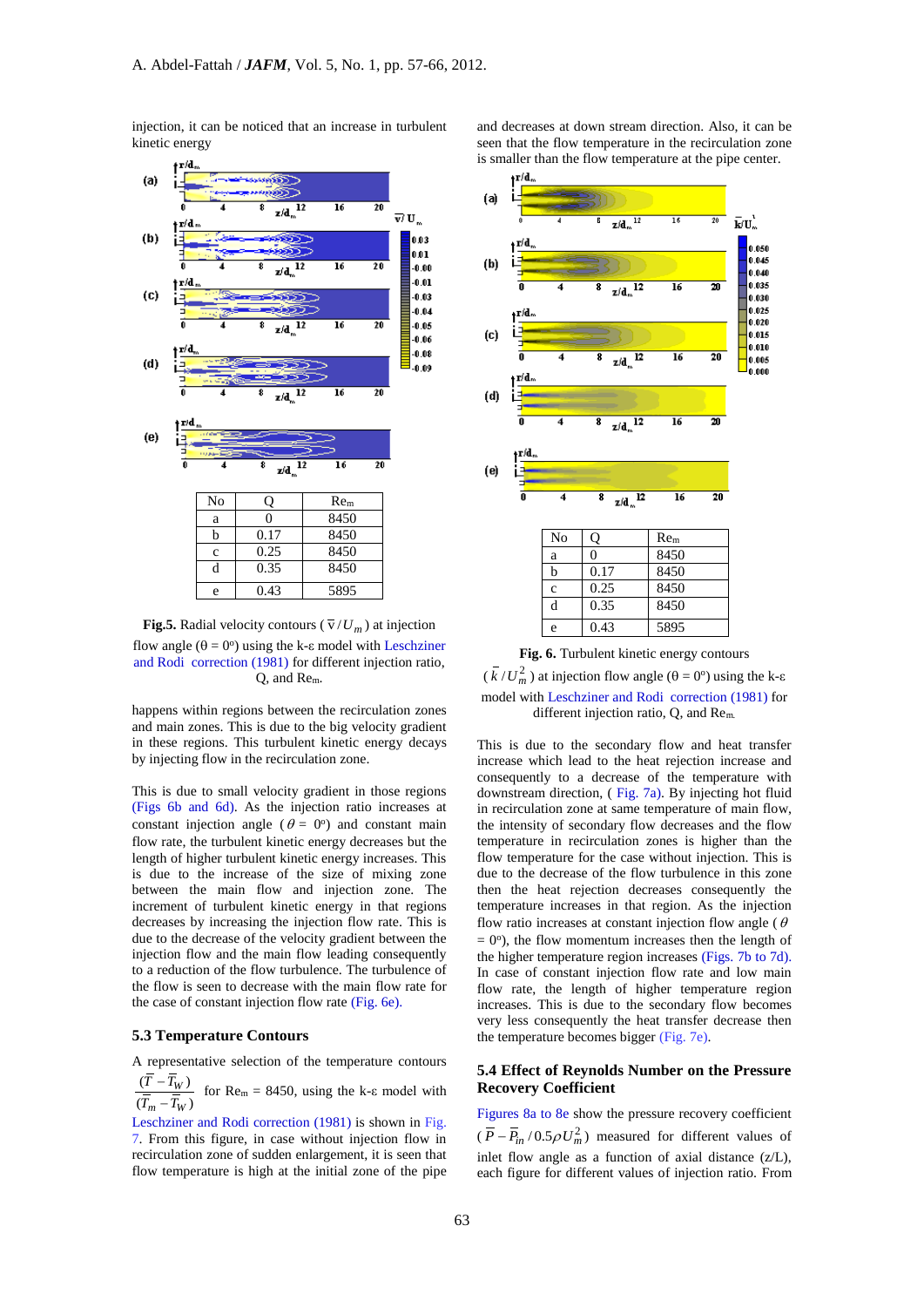these figures, in the case of sudden enlargement without injection flow ( $Q = 0$ ), it is seen that, generally, the local pressure recovery decreases to reach a minimum value through the recirculation zone behind the step which causes increase of hydraulic losses. Then the pressure coefficient increases to maximum value at reattachment point and starts to decrease again gradually in the downstream direction due to the friction effect. It is evident that in the case of no injection, a short region of favorable streamwise gradient exists after the step. In addition, it can be noticed that an increase of the injection ratio above zero value causes an increase of the pressure coefficient.



**Fig. 7.** Flow temperature contours  $(T - T_W)/(T_m - T_W)$ at injection flow angle  $(\theta = 0^{\circ})$  using the k- $\varepsilon$  model with Leschziner and Rodi correction (1981) for different injection ratio, Q, and Rem.

Also it can be seen that, the pressure recovery coefficient increases by increasing the injection flow angle. This can be explained by an increase of the kinetic energy which affects of the pressure coefficient. Also, it is noticed that the peak of the pressure recovery decreases by increasing the injection flow ratio *Q* . In addition, Fig. 8a indicates the comparison between the experimental and numerical work using the k-ε model with correction of Leschziner and Rodi (1981) at inlet flow angle ( $\theta = 0^{\circ}$ ). The comparison gives a good agreement between the experimental and numerical results.

# **5.5 Effect of the Injection Flow Angle on the Pressure Recovery**

Figure 9 shows the pressure Recovery coefficient (  $\overline{P} - \overline{P}_{in}$  /0.5 $\rho U_m^2$ ) as a function of axial distance (z/L) at different values of the injection flow angle ( $\theta = 0^{\circ}$ ), 30° and 60°) and constant value of the injection ratio (  $Q = 0.35$ ). The numerical values were calculated using the k-ε model with correction of Leschziner and Rodi (1981) at zero inlet flow angle. From this figure, it



**Fig. 8.** Variation of the pressure recovery coefficient of different values of injection ratio ,O, at injection flow angle (0<sup>0</sup>, 15<sup>o</sup>, 30<sup>o</sup>, 45<sup>o</sup> and 60<sup>o</sup>) at Re<sub>m</sub> = 8450.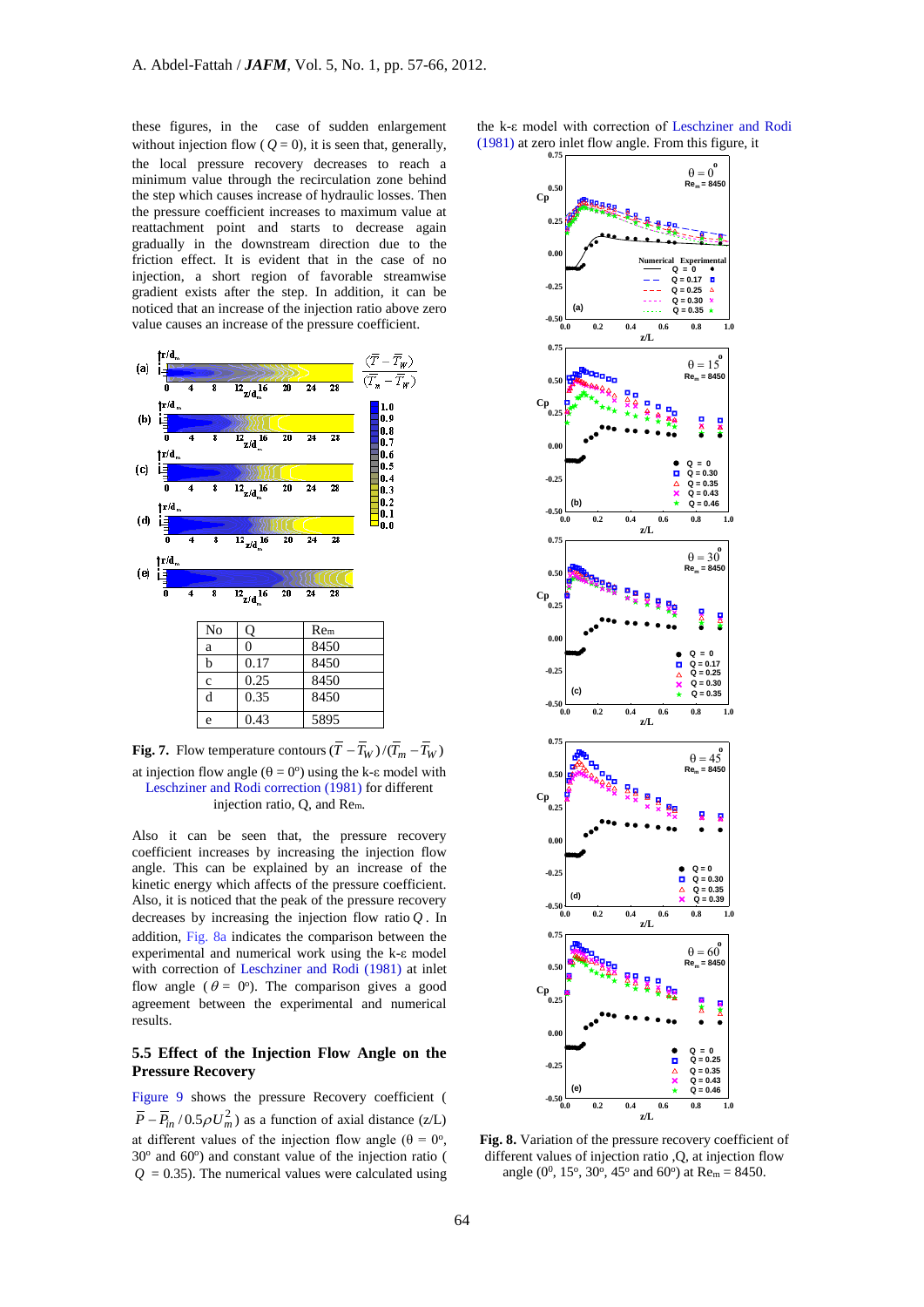can be seen that the pressure recovery coefficient before the reattachment point increases as the injection flow angle increases.

In fact, the increase of the injection flow angle leads to an increase of the radial component velocity, and consequently the kinetic energy which converts into pressure, increases. Also, the peak of the pressure coefficient moves award in the upstream direction with increasing injection flow angle. This is due to the decrease of the recirculation zones between the main flow and injection flow when the injection flow angle is increased and consequently the reattachment point shifts toward the upstream direction.



**Fig. 9.** Variation of pressure coefficient at different values of injection flow angle at  $\text{Re}_{m} =$ 8450 and  $Q = 0.35$ .

#### **5.6. Average Heat Transfer**

Overall Nusselt numbers along the sudden enlargement are presented in this section the main Reynolds number (Rem), the injection Reynolds number (Rej) and the injection flow angle. The numerical results are calculated using the k-ε model with correction of Leschziner and Rodi (1981).

Figure 10a represents the variations of the Nusselt number as function of the Reynolds number of the main flow in sudden enlargement (Rem) without injection flow  $(Q = 0)$ . From this figure, it can be seen that the Nusselt number increases as the Reynolds number of main flow increases. The effect of injection Reynolds number on Nusselt number at constant main Reynolds number ( $Re<sub>m</sub> = 8450$ ) is shown in Figs 10b and 10c. The results indicted that, generally, the values of Nusselt number increase, due to the increase of injection Reynolds number at all values of injection flow angle. The reason for this tendency may be due to the momentum increases as Reynolds number of injected flow increases causing an increase in the heat transfer coefficient. Although Nusselt number increases as Reynolds number of injected flow increases but this increase does not reach to the value of Nusselt number in case of the flow without injection with constant value of main flow. This is due to reduce the recirculation zones. Injecting hot flow in recirculation zones causes to decreases or finishes the intensity of secondary flow then the heat transfer decreases.



**Fig.10.** Variation of average Nusselt number with Reynolds number for injection flow angle (a) without injection  $(Q = 0)$  using the k-  $\varepsilon$  model with Leschziner and Rodi correction (1981) (b)  $\theta = 0^\circ$ , = 15° and 30° and (c)  $\theta = 45^\circ$  and 60°

#### **6. CONCLUSIONS**

The behavior of the fluid flow of steady incompressible turbulent from the wall injection into main flow in sudden enlargement was carried out experimentally and numerically. The effect of injection ratio, Reynolds number and the injection flow angle on the pressure recovery coefficient, the heat transfer characteristics are